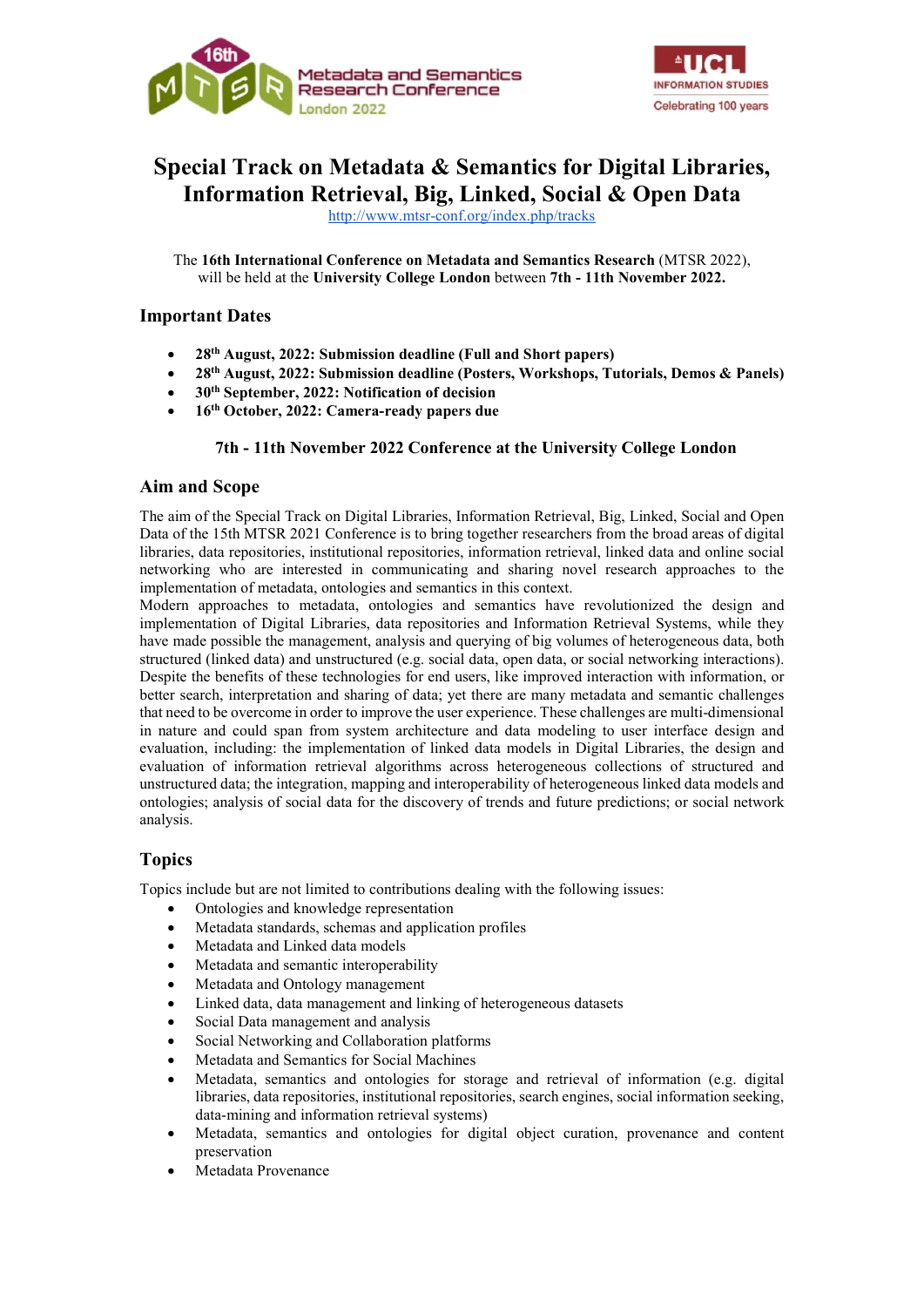- Metadata and semantics for different information seeking life-cycles (e,g, searching, evaluating, using and sharing information)
- Metrics and Quality issues for metadata and semantics (methods, measures)
- Evaluation methodologies for metadata, semantics, ontologies and linked data
- Human Computer Interaction and User Research in metadata and ontology design and development.
- Comparative studies (auto generated versus human generated metadata and semantics)
- Accessibility, profiling and content personalisation
- Semantics in the design of Digital Library architectures and infrastructures
- Knowledge representation and information visualisation
- Decision support for Digital Libraries and Information Retrieval Systems
- Collaborative filtering & amp; recommender systems
- Big social data
- Big data best practices
- Date repositories
- Institutional repositories
- Research Data Management

## Submission procedure

The following types of submissions are invited:

- Full papers (12 pages, CCIS format) reporting completed research
- Short papers (6 pages, CCIS format) presenting ongoing or preliminary research
- Presentations and Posters (3-4 pages)
- Proposals for Tutorials, Workshops. Demos and Panels (1-3 pages providing a description)

Submissions should be original and not previously submitted, published and under review to other Conferences or Journals. All submissions will be reviewed on the basis of relevance, originality, importance and clarity following a double-blind peer review process. Submitted papers have to follow the LNCS proceedings formatting style and guidelines. Authors of accepted submissions will be asked to register to the Conference and present their work in the form of either oral presentation or poster presentation.

Interested authors can submit to EasyChair (https://easychair.org/conferences/?conf=mtsr2022 )

# Conference Proceedings

Proceedings will be published by Springer in CCIS (Communications in Computer and Information Science) book series (http://www.springer.com/series/7899). CCIS is abstracted/indexed in Scopus, SCImago, EI-Compendex, Mathematical Reviews, DBLP, Google Scholar. CCIS volumes are also submitted for inclusion in ISI Proceedings.

## Other Publication Opportunities

Selected papers might be considered for a revised and extended version to be published in a range of international journals, including the International Journal of Metadata, Semantics and Ontologies (Inderscience) and Data Technologies and Applications (Emerald), previously published as Program.

## Awards

There are two types of awards: the Best Paper award and the Best Student Paper award, both sponsored by euroCRIS (http://www.eurocris.org/).

- Best Paper award: This award will be presented to the authors of the best full research paper submitted and presented to the conference.
- Best Student Paper award: MTSR sponsors a paper competition to recognize excellence in a conference paper contribution whose primary author is a student (normally at a PhD or MRes level). The student is required to present the paper at the MTSR 2022 conference. Submissions are evaluated on their originality, scientific merits, structure, and clarity of composition.

The author of an awarded paper, and co-authors if any, will be entitled to:

● Receive a signed and stamped official award certificate by the conference organizers